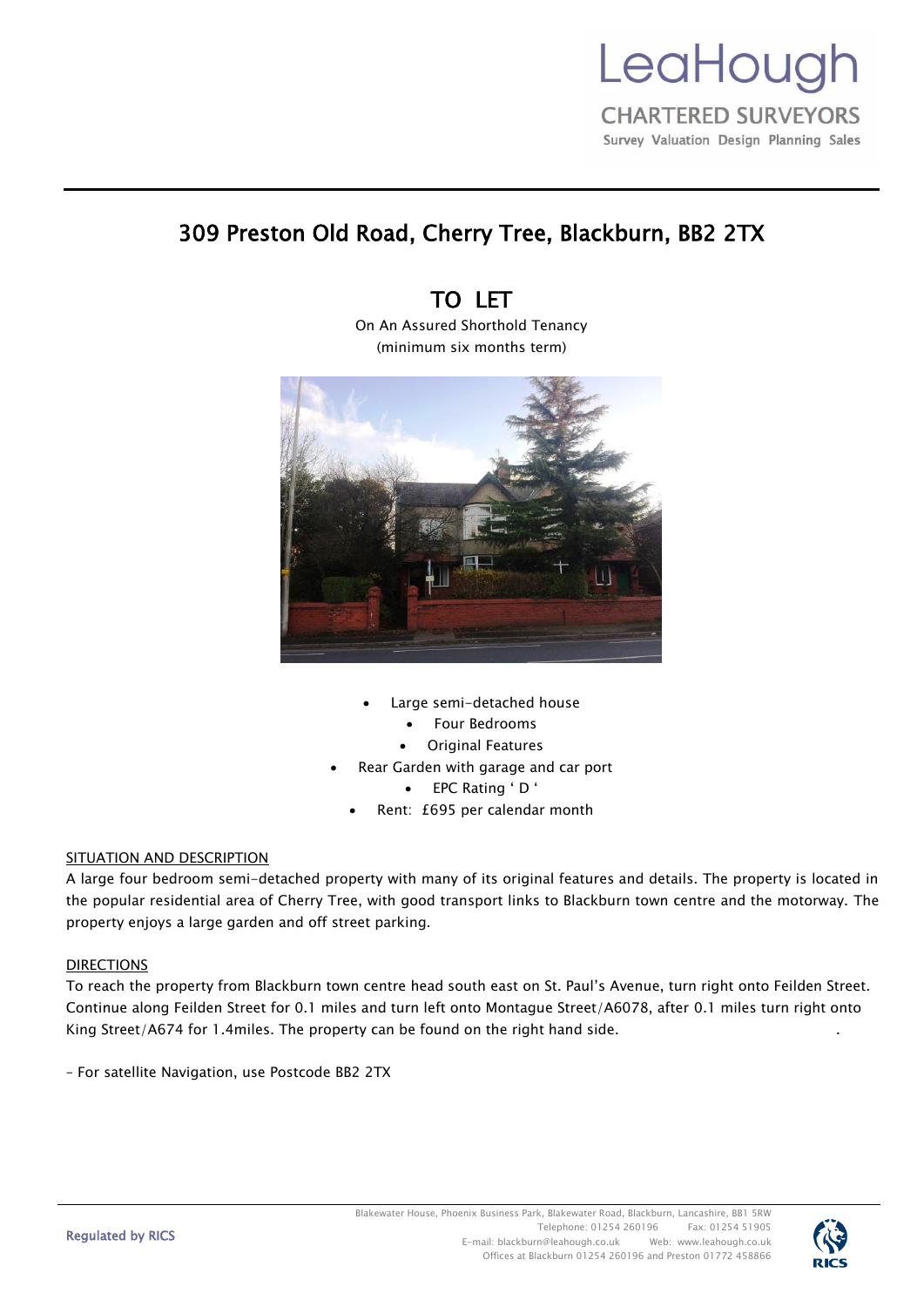# Ground Floor

| Hallway     | 1.98m x 4.05m - Large carpeted hallway, off small entrance vestibule with central<br>heating radiator, glass panelled door, with stained glass feature window above, leading<br>to two reception rooms, downstairs WC and kitchen. |
|-------------|------------------------------------------------------------------------------------------------------------------------------------------------------------------------------------------------------------------------------------|
| Dining Room | 3.88m x 5.10m - Carpeted with bay window, original plasterwork detailing, feature<br>fireplace, central heating radiator and uPVC double glazing.                                                                                  |
| Lounge      | 4.93 $m \times 3.86m$ – Features original architectural detailing above door and large bay<br>window and window seat, carpeted with central heating radiator, uPVC double glazing.                                                 |
| Kitchen     | 4.95m x 3.50m - Vinyl flooring, with matching fitted base and wall units, granite effect<br>worktop, Hotpoint electric cooker, dishwasher. Leads to Utility room.                                                                  |
| Utility     | 3.19m x 2.20m - Vinyl flooring, with built in worktop, leads to rear garden.                                                                                                                                                       |

#### First Floor

| Bedroom 1 | 2.90m x 2.03m - Carpeted with uPVC Double glazing and central heating radiator.                                                                |
|-----------|------------------------------------------------------------------------------------------------------------------------------------------------|
| Bedroom 2 | 5.12m x 3.88m - Carpeted with bay window, central heating radiator, uPVC double<br>glazing.                                                    |
| Bedroom 3 | 4.94m x 3.49m - Carpeted with central heating radiator, double glazed windows and<br>built in storage.                                         |
| Bedroom 4 | 3.16m x 3.03m - Carpeted with central heating radiator, uPVC double glazing and built<br>in storage.                                           |
| Bathroom  | 1.80 $m \times 2.00m$ – White three piece bathroom suite, vinyl flooring, built in storage,<br>Triton electric shower and uPVC double glazing. |

# **Outside**

| Front Garden    | Small lawned area, with established shrubs and trees.                                           |
|-----------------|-------------------------------------------------------------------------------------------------|
| Rear Garden     | Established garden with lawned area, planted borders, leading to single garage and car<br>port. |
| Room Dimensions | Room dimensions are taken to the widest part of each room.                                      |

# GARDEN MAINTENANCE

To be undertaken by the Tenants.

# **PETS**

The Landlords' specific agreement is required if you have or intend to have a pet at the property.

### **SMOKING**

The Landlords' preference is for non-smokers.

#### HOUSING BENEFIT APPLICANTS

The property is not considered suitable for applicants solely dependent upon housing benefit rental support.